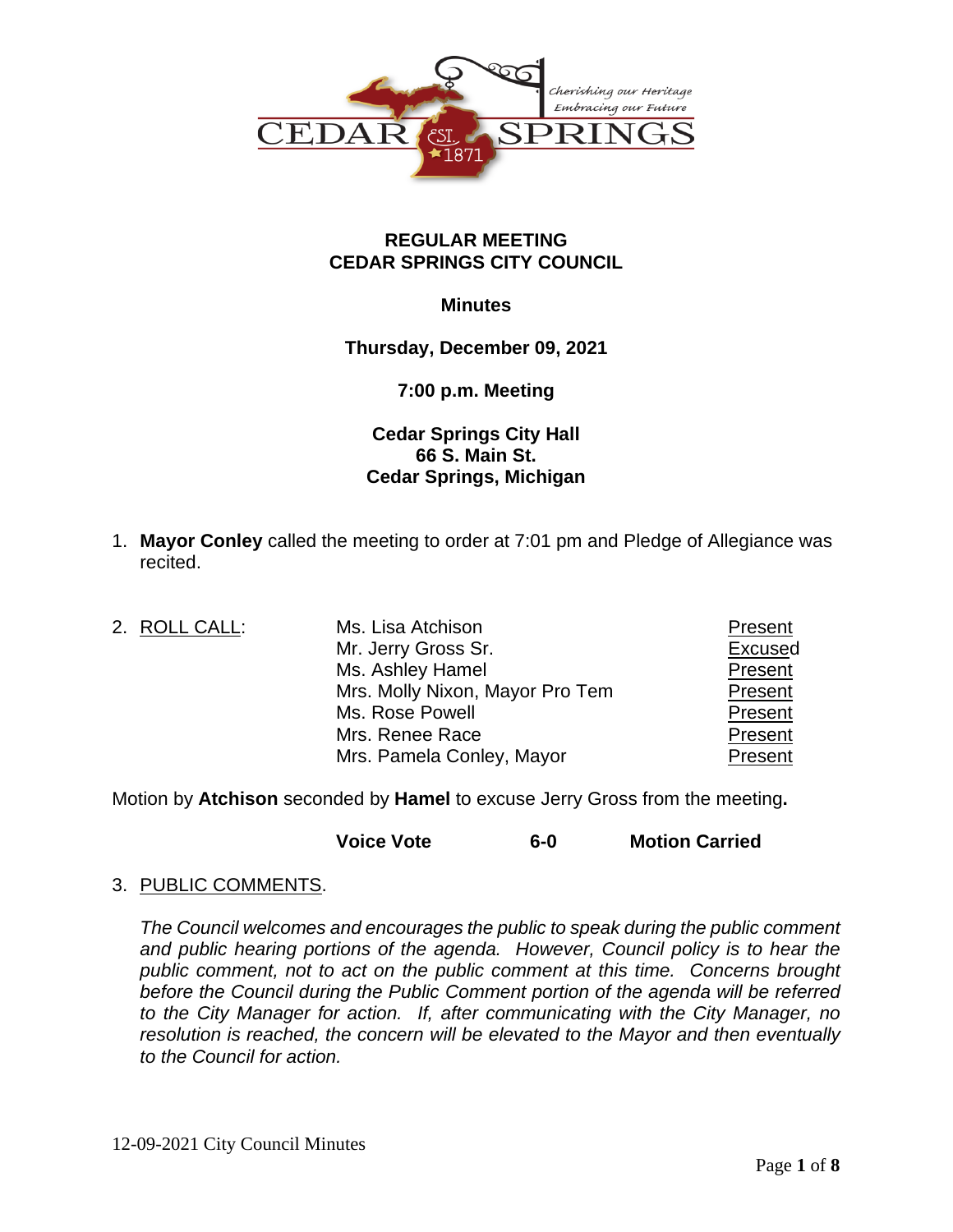*Those citizens wishing to speak on agenda and non-agenda items will be allowed a maximum of four minutes each to address their concerns. This is the only time during the Council meeting that citizens are allowed to address the Council. Please state your name and address for the record if you would like.*

**Sue Wolfe** congratulated Hamel and Mayor Conley. She stated that she appreciates the public comments section of the Council Meetings as it is important for the community to be heard. First, she wanted to invite all of the staff and council members to the free movie at the Northstar this Wednesday, December 15<sup>th</sup>. She would prefer to see the proposed playground at the Heart of Cedar Springs not take up the grassy area in front of the amphitheater for visiting guests. She would like to see a pickleball facility added to the community and feels it would enhance and draw attention to and grow our community. She offered her services to help in any way to make that happen.

**Kurt Mabie** from CBDT stated that they will be placing three 3-ft clock faces on the clock tower. Also, the trails are paved on the north side of the creek. He thanked the board for the Christmas lights in downtown. He would like to keep the grassy area for the amphitheater and place the playground in an area where the adults can watch the entertainment while also watching the children play on the playground. His concern was for the safety of the children.

# 4. PUBLIC HEARINGS.

None.

# 5. ADOPTION OF AGENDA.

Motion by **Nixon** seconded by **Race** to approve the agenda as amended with the revision of 6F Ashley Hamel Planning Commission resignation; 6G MDOT bridge resolution; 6Caii to Shandell Napieralski and moving 6D to 7C.

### **Roll Call Vote 6-0 Motion Carried**

### 6. CONSENT AGENDA.

*Councilmembers may request that any or all items be removed from the Consent Agenda. A motion is then in order to adopt all items not removed from the Consent Agenda. Requesting the removal of an item from the Consent Agenda is a prerogative afforded each councilmember and does not require the support of other councilmembers.*

- A. Approval of the minutes of the Regular Meeting November 11, 2021.
- B. Approval of the Checks Paid Prior #s 45767 thru 45866 and Electronic Transfers totaling \$245,236.45.
- C. Motion to approve the following Mayoral Appointments: a. Planning Commission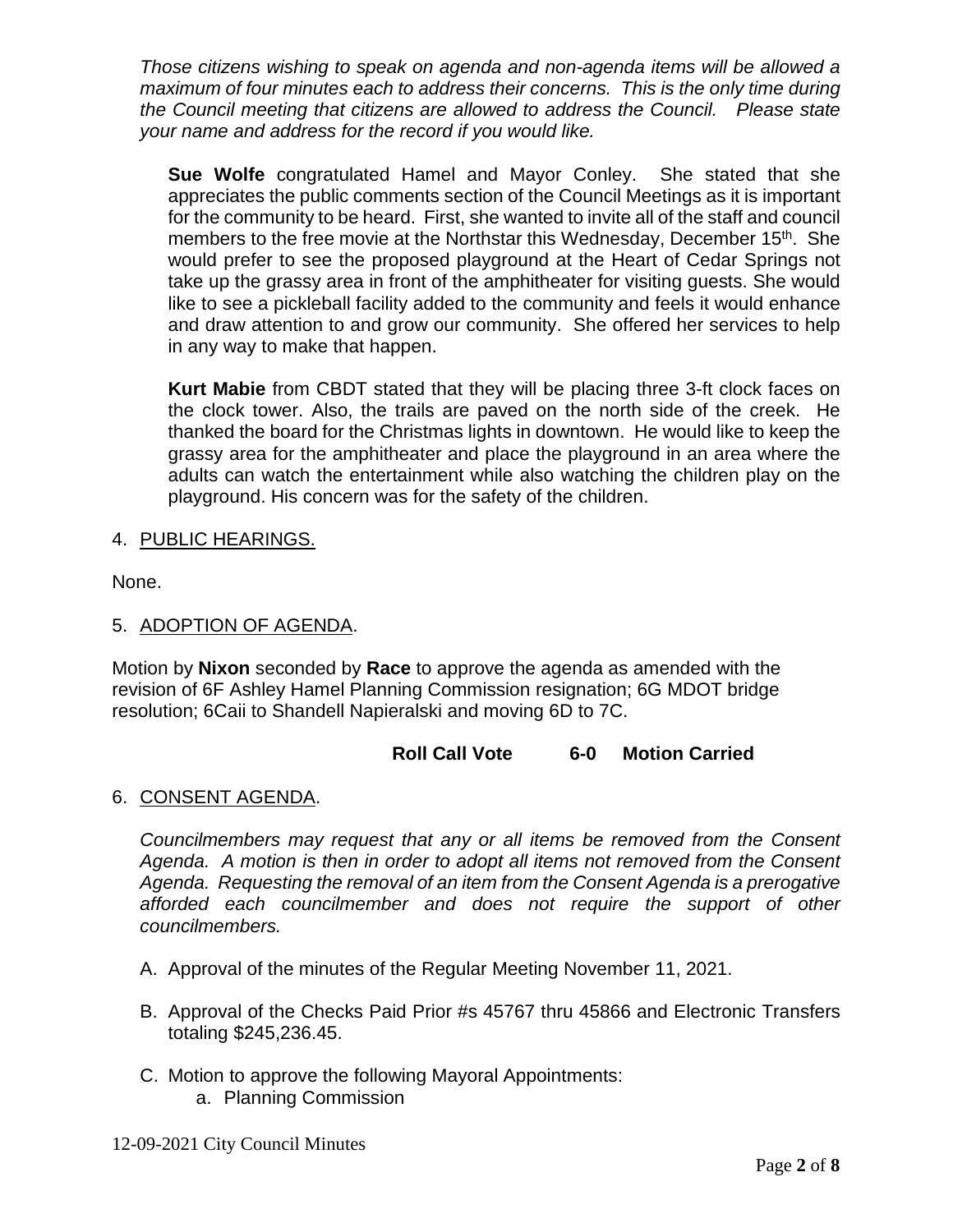- i. Gerald Hall (2022-2024)
- ii. Ashley Hamel Shandell Napieralski (2022-2024)
- b. DDA Board of Directors/Brownfield Committee
	- i. Pamela Conley (2022) (Mayor Established by statute & local bylaws)
	- ii. Sally Howland (2022-2025)
	- iii. Todd Vriesenga (2022-2025)
- c. Zoning Board of Review
	- i. Joe Jernigan (2020-2022)
- d. Election Commission
	- i. City Clerk Rebecca Johnson (2022)
	- ii. Nancy Fraser (2022)
	- iii. Stacey Velting (2022)
- e. IFT Advisory Committee
	- i. Gerald Hall (2022)
	- ii. Kathy Bremmer (2022)
	- iii. City Assessor Bryan Jager (2022)
	- iv. City Manager Mike Womack (2022)
	- v. City Finance Director Darla Falcon (2022)
	- vi. Lisa Atchison (2022)
- f. Construction Board of Appeals
	- i. Dale Larson (2022-2023)
	- ii. Keith Williams (2022-2023)
	- iii. VACANT (2022-2023)
- g. North Kent Community Enrichment Board
	- i. Darla Falcon (2022)
- h. Cedar Springs Library Board
	- i. Becky Powell (2022-2026)
- i. Local Government Liaison Committee
	- i. Mayor Pamela Conley (2022)
	- ii. Mayor Pro Tem Moly Nixon (2022)
	- iii. City Manager Mike Womack (2022)
- j. Grand Valley Metro Council
	- i. City Manager Mike Womack (2022)
- k. REGIS Board of Directors
	- i. City Manager Mike Womack (2022)
	- ii. DPW Supervisor Bill LaRose-Alternate (2022)
- l. GVMC Policy Transportation Committee
	- i. City Manager Mike Womack (2022)
	- ii. DPW Supervisor Bill LaRose-Alternate (2022)
- m. West Michigan Regional Planning Commission i. City Manager Mike Womack (2022)
	-
- n. GVMC Transportation Technical Committee
	- i. Tanya Baker (2022)
	- ii. DPW Supervisor Bill LaRose (2022)
- D. Motion to approve Resolution 2021-23 A Resolution To Approve Regular Meeting Dates Of The City Council From January 2022 Through December 2022.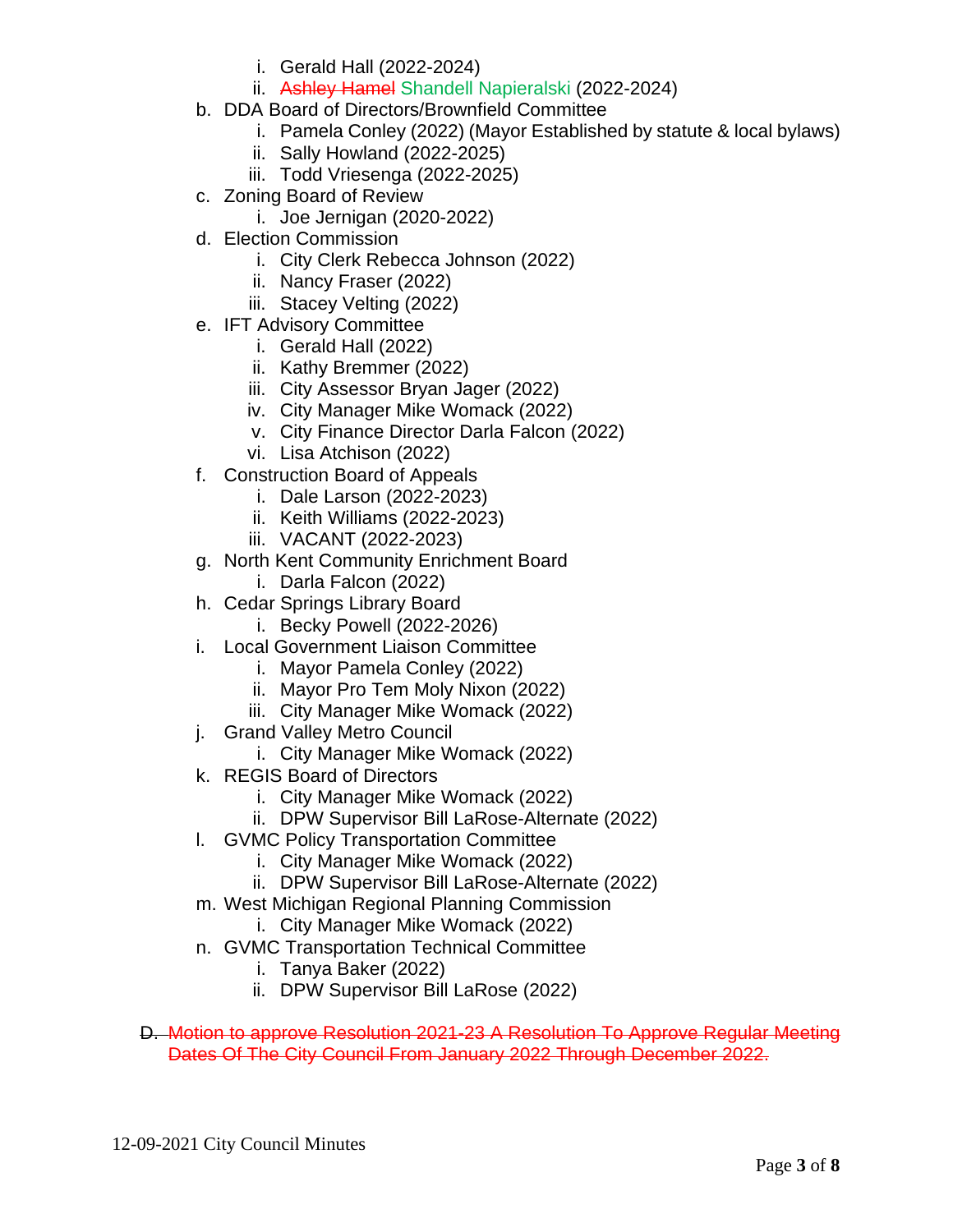- E. Motion to approve Resolution 2021-24 A Resolution To Approve Policy & Guidelines For Use By The Board Of Review For Granting Poverty Exemptions For Tax Year 2022.
- F. Ashley Hamel Planning Commission Resignation
- G. MDOT Bridge Resolution

Motion by **Atchison** seconded by **Nixon** to approve the consent agenda as amended.

**Roll Call Vote 6-0 Motion Carried** 

# 7. ACTION ITEMS:

A. Motion to approve of the Planning Commission Bylaw modifications

Motion by **Hamel** seconded by **Atchison** to approve the Bylaw modifications.

### **Voice Vote 6-0 Motion Carried**

B. Motion to approve of the Release of Drain Easement and Damages document and authorize the City Manager to sign it on behalf of the City.

Motion by **Atchison** seconded by **Race** to approve the Release of Drain Easement and Damages document and authorize the City Manager to sign it on behalf of the City.

**Voice Vote 6-0 Motion Carried**

C. Motion to approve Resolution 2021-23 A Resolution To Approve Regular Meeting Dates Of The City Council From January 2022 Through December 2022.

**Hamel** mentioned that she will not be present at the May 12 meeting. **Womack** will be out of town for the January and February meeting, but plans on attending via zoom.

Motion by **Nixon** seconded by **Atchison** to approve the Resolution 2021-23 A Resolution To Approve Regular Meeting Dates Of The City Council From January 2022 Through December 2022.

### **Voice Vote 6-0 Motion Carried**

### 8. DISCUSSION ITEMS:

A. Public/Staff Zoom Participation (ends December 2021)

**Nixon** states that due to transparency and access, Zoom has been well worth the money and we should make it a priority.

**Hamel** agrees that the public needs to be able to have access to the meetings.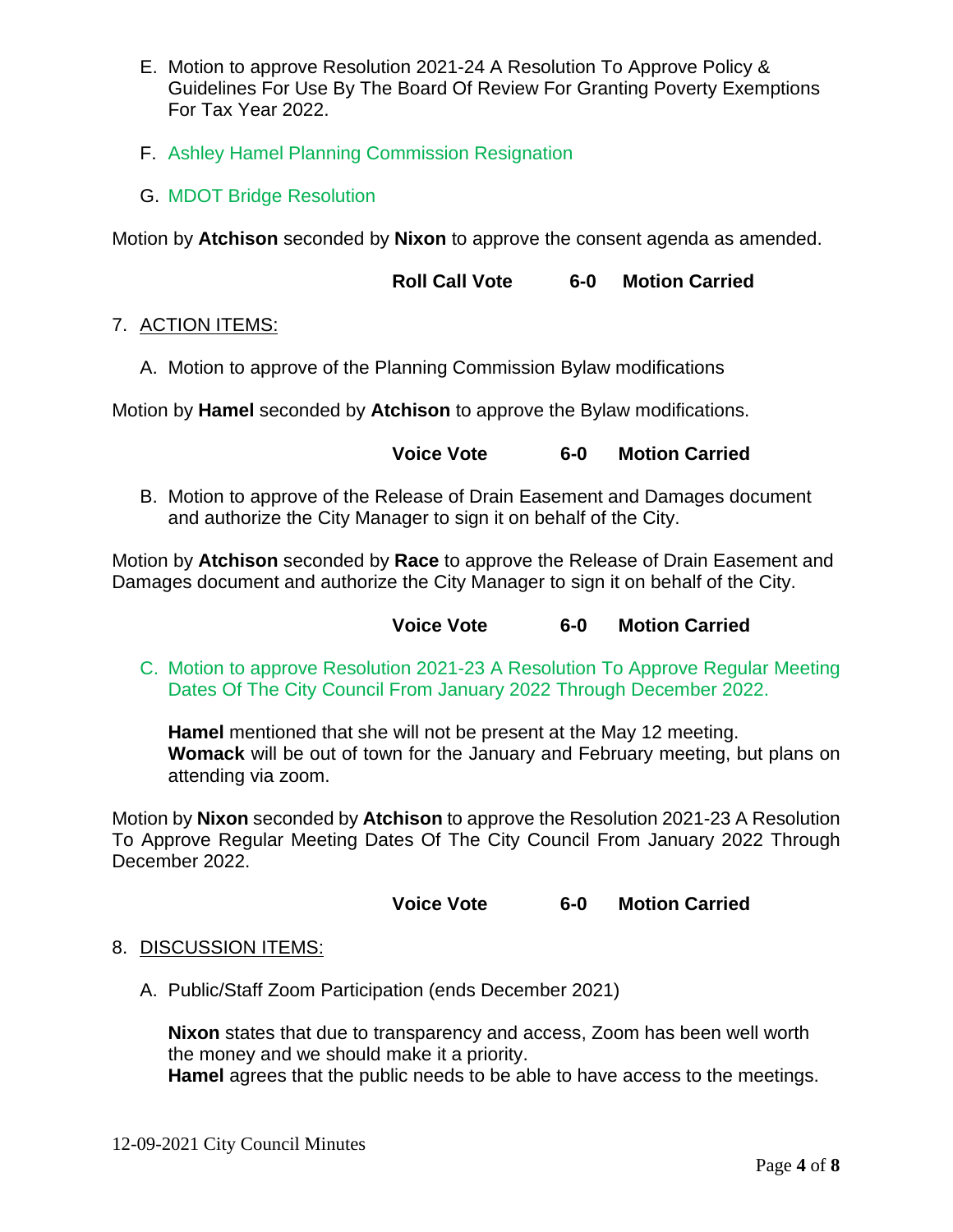The Board was in agreement to continue Zoom for an indeterminate amount of time.

B. Discussion on Marihuana Caregiver Fee Schedule

**Powell** feels the \$50 fee seems low. The cost is supposed to cover expenses of staff interaction and staff fees for administration processing. **Womack** stated Caregivers are treated as a home business. Home occupations are set at \$50, so that is where the amount came from.

- C. Discussion on 5-year Rec Plan
	- a. Heart of Cedar Springs Conceptual Master Plan
	- b. Master Plan enlarged
	- c. 5-Year Rec Plan Public Notice

**Powell** feels the playground takes up too much of the audience area and thought that the area needed room for children to run and play where participants can see them is needed. **Atchison** reminds all that this is a conceptual plan and balance is important. **Womack** stated that the 5-year Plan is due on Feb 1, 2022 and the Master Plan is due in April 1st. **Nixon** and **Hamel** love the equipment choice for the playground. **Race** loves the idea of the new playground and loves that it could be used during the day and not just during amphitheater events. But safety is a concern, such as putting fencing in by the roads and creek. **Womack** would appreciate feedback on the parks. If there is something you would like to see in a park, please let him know. **Conley** wanted to get an idea how many people the venue can ideally hold. She also would like to see some more ADA equipment.

D. Discussion on Agenda Creation Policy

**Conley** would like to see an official policy to be written. She will draw up the language for a policy to vote on at a later date. **Hamel** suggested that the policy requires a council member to submit the agenda item 7 days before the meeting. If a council member wanted to add an item after the 7 days, they would need to add it the night of the meeting.

- E. Discussion of proposed Planning Commission City E-mail addresses
	- a. 7 new City e-mail addresses for \$896 and \$336 yearly.
	- b. May wish to also add a new Fire Department City e-mail address for \$128 and \$48 yearly.

**Womack** reported adding city issued emails for the Planning Commission and the Fire Department would protect members personal emails and be much easier if they were part of a FOIA request. **Powell** was in favor of adding City emails for Planning Commission and the Fire Department. She thought the city should consider DDA. **Womack** will go ahead with the implementation.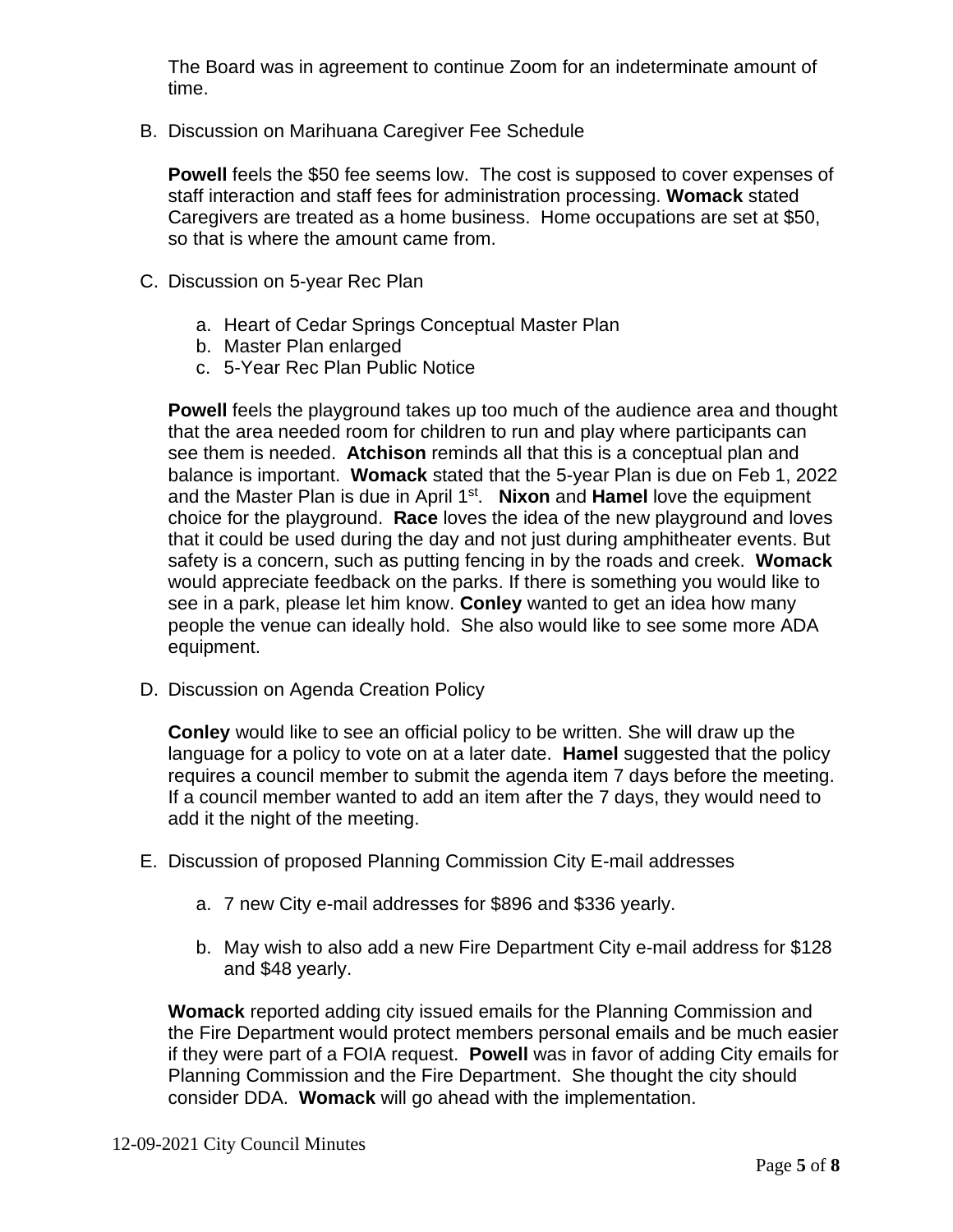- F. Discussion on Sidewalk Policy
	- a. Policies of other communities
	- b. City Manager memo

**Womack** states that this proposed policy encompasses several different types of sidewalks. **Hamel** suggested starting a sidewalk fun even if only setting aside a small amount at first and adding to it. **Conley** proposed setting a percentage of marihuana money towards replacing sidewalks. **Womack** stated that he and the Finance Director will work on the budget in March or April to create a sidewalk fund; and he requested that the City Council begin articulating a sidewalk policy.

#### 9. COMMUNICATIONS:

- A. Community Event Calendar
- B. Old Fire Barn Inspection Report
- C. Open Meetings Act Handbook
- D. 2021 Board Meetings Calendar

#### 10. DEPARTMENT REPORTS:

A. City Manager - stated that is has been extremely busy this last month. He will be present for the Jan and Feb meetings via Zoom.

B. Department of Public Works - explained that it has a lot to do with the new storm drain that was put in and absorbing the ground water and it gained us in capacity. a. Infrastructure Alternative's operational and maintenance report.

- B. Police Department passed out his business card in case anyone needs to get a hold of him.
- C. Fire Department wanted to mention that the carriage rides were barely visible in the dark. He appreciates what the Chamber does for the community, but safety is an issue and maybe next time make sure the carriages are well lit.
- D. City Clerk. Secure MI Vote Proposal information was given to each member to look over.

F. Finance Director/Treasurer - is working on a State updated Chart of Accounts so it is complete before the budget process in about 6 weeks.

- a. Cash Summary Report.
- b. Revenue/Expenditure Report.
- c. Balance Sheet
- G. Code Enforcement.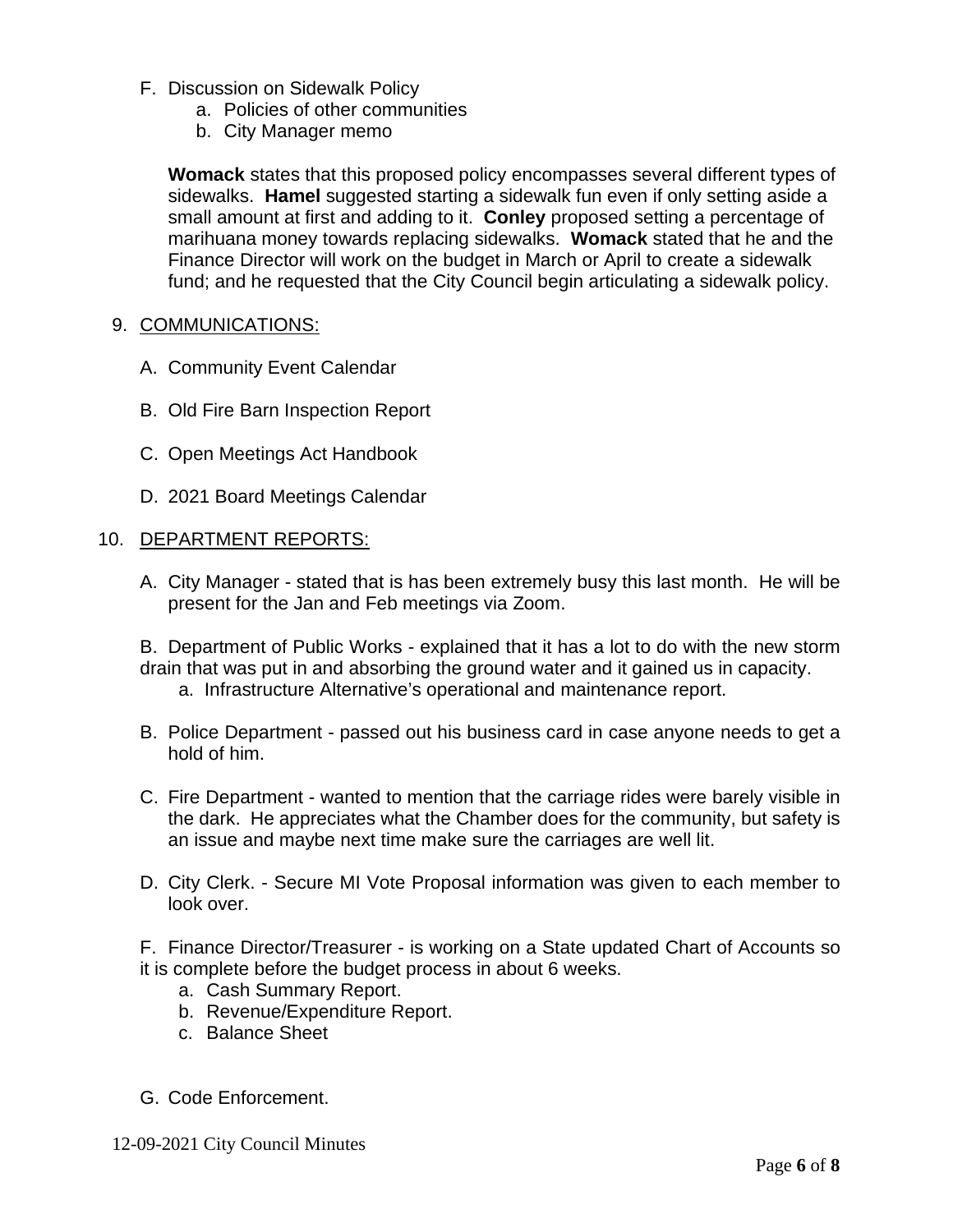**Conley** stated that the town is looking nice.

- H. Building Inspection.
- I. Board and Commission Minutes:
	- a. 10-26-21 Library Board Minutes

**Conley** was present for the Library Board and stated that they are narrowing down the applicants for the new director position. No decisions were made at the time of the council meeting. The Board needs to follow Open Meetings Act and Womack will contact The Library Board to discuss.

#### 11. COUNCIL COMMENTS.

**Powell** mentioned the blood drive is being moved to the library in January. The Kent Theater is bringing in a comedian. Thanks to the Chamber and Library for the Kris Kringle and Holiday celebrations.

**Atchison** is happy to see all the events in the community but is worried about safety. **Race** knows that the Council is dealing with a lot of stuff but appreciates how well it's going.

**Hamel** is excited about everything and hopes that the public continues to give their input in ways to serve them.

**Nixon** mentioned the long meeting, however thankful it didn't go to midnight.

**Conley** stated that we've have had our Mingle with Kris Kringle and more lights on the trees and it's a really nice expansion on tradition.

12. Proposed 2021 Code Recodification

**Womack** stated this is an ordinance and it is 400 pages long.

**Conley** recessed for 5 minutes for a break at 9:21pm.

#### 13. CLOSED SESSION

A. Motion to go into closed session to consider material exempt from discussion or disclosure by state or federal statute MCL 15.243(1)(g)

Motion by **Nixon,** seconded by **Atchison** to go to closed session at 9:31pm.

| <b>Voice Vote</b><br>$6-0$ | <b>Motion Carried.</b> |
|----------------------------|------------------------|
|----------------------------|------------------------|

### 14. OPEN SESSION

A. Motion to return to open session

Motion by **Atchison**, seconded by **Race** to go to open session at 10:39pm.

| <b>Motion Carried.</b><br><b>Voice Vote</b><br>$6-0$ |
|------------------------------------------------------|
|------------------------------------------------------|